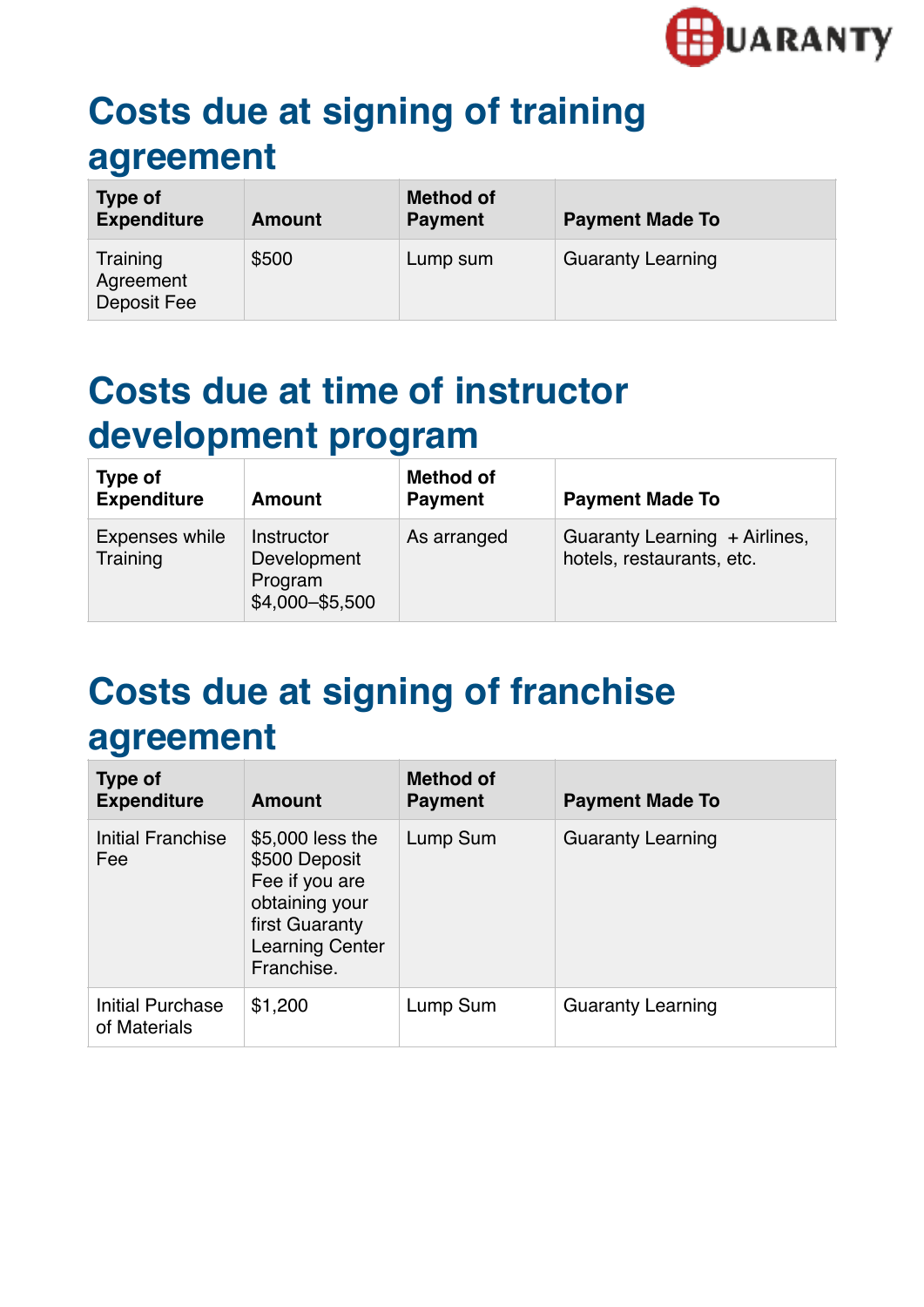

#### **Cost due before opening**

| <b>Type of</b><br><b>Expenditure</b>                          | <b>Amount</b>     | <b>Method of</b><br><b>Payment</b> | <b>Payment Made To</b>               |
|---------------------------------------------------------------|-------------------|------------------------------------|--------------------------------------|
| Architect design                                              | $$0 - $3,500$     | As Arranged                        | Architect                            |
| Leasehold<br>Improvements                                     | \$4,000-\$17,000  | As Arranged                        | Contractor                           |
| Furniture,<br>Equipment,<br>Primary Sign &<br><b>Supplies</b> | $$1,100 - $2,500$ | As Arranged                        | <b>Guaranty Learning and Vendors</b> |
| <b>Notebook</b><br>Computer at<br>Guaranty<br>learning Center | \$600-\$1,400     | As Arranged                        | <b>Vendors</b>                       |
| Professional<br>Fees                                          | $$0 - $1,200$     | As Arranged                        | Accountant, lawyer                   |
| <b>Business</b><br>License, Name<br>Registration              | \$100-\$200       | As required by<br>law              | Local municipality, state            |

#### **Costs due as required by landlord**

| <b>Type of</b><br><b>Expenditure</b> | <b>Amount</b>     | <b>Method of</b><br><b>Payment</b> | <b>Payment Made To</b> |
|--------------------------------------|-------------------|------------------------------------|------------------------|
| Security<br>Deposit, if<br>Required  | $$1,000 - $3,500$ | As required by<br>landlord         | Landlord               |
| Rent                                 | $$1,000 - $3,500$ | As required by<br>landlord         | Landlord               |

#### **Costs due 90 days after opening**

| Type of<br><b>Expenditure</b>  | <b>Amount</b>   | <b>Method of</b><br><b>Payment</b> | <b>Payment Made To</b> |
|--------------------------------|-----------------|------------------------------------|------------------------|
| <b>New Center</b><br>Marketing | \$4,000-\$6,000 | As arranged                        | <b>Vendors</b>         |